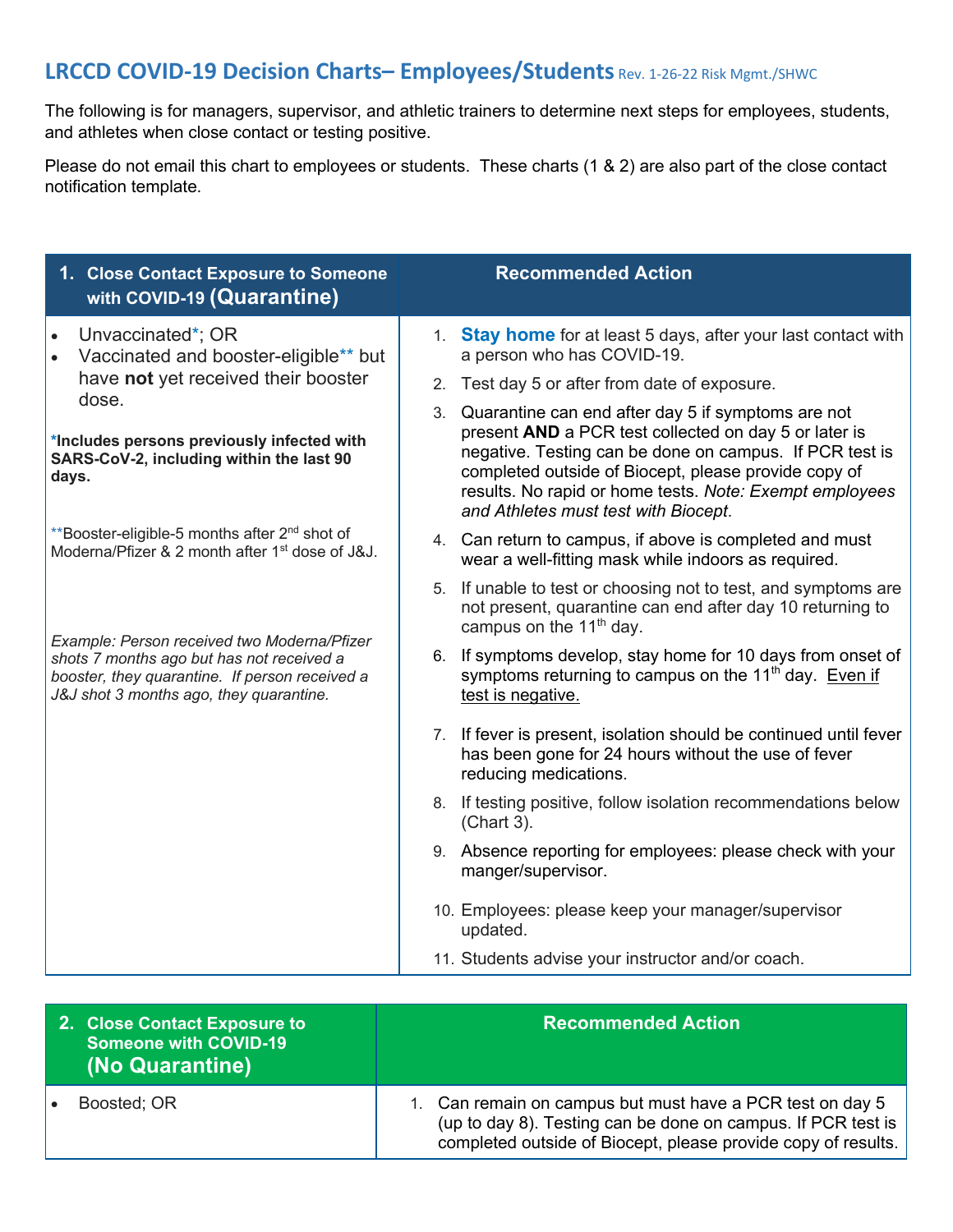| $\bullet$ | Vaccinated, but not yet booster- |  |
|-----------|----------------------------------|--|
|           | eligible.                        |  |

(Booster-eligible-5 months after 2nd shot of Moderna/Pfizer & 2 month after 1<sup>st</sup> dose of J&J).

*Example, if person's 2nd vaccination shot were 4 months ago they fall under this box – no quarantine. If the 2nd shot were 7 months ago, they would fall under the Quarantine box above.*

No rapid or home tests. Wear a well-fitting mask while indoors as required.

- 2. If testing positive, follow isolation see Chart 3 below.
- 3. If symptoms develop, stay home for 10 days returning to campus on the  $11<sup>th</sup>$  day. Even if test is negative.
- 4. If fever is present, isolation should be continued until fever has been gone for 24 hours without the use of fever reducing medications.
- 5. Absence reporting for employees: please check with your manger/supervisor.
- 6. Employees: please keep your manager/supervisor updated.
- 7. Students advise your instructor and/or coach.

| 3. Persons Who Test Positive for<br><b>COVID-19 (Isolation)</b>                                                                    |                                      | <b>Recommended Action</b>                                                                                                                                                             |
|------------------------------------------------------------------------------------------------------------------------------------|--------------------------------------|---------------------------------------------------------------------------------------------------------------------------------------------------------------------------------------|
| Everyone, regardless of<br>vaccination/booster status, previous                                                                    | 1.<br>2.                             | <b>Stay home.</b><br>Isolation can end after day 5 (from start of symptoms or                                                                                                         |
| infection or lack of symptoms.                                                                                                     |                                      | positive test which every came first) if symptoms are not<br>present or are resolving AND a PCR test collected on day 5<br>or later is negative. Testing can be done on campus if PCR |
| Symptoms resolving or improving means<br>cough, sore throat, or other COVID symptoms.<br>No fever within the last 24 hours without | and Athletes must test with Biocept. | test is completed outside of Biocept, please provide copy of<br>results. No rapid or home tests. Note: Exempt employees                                                               |
| fever reducing medicine.                                                                                                           |                                      | 3. Can return to campus, if above is completed and must wear<br>a well-fitting mask indoors as required.                                                                              |
|                                                                                                                                    |                                      | 4. If unable to test or choosing not to test, and symptoms are<br>not present or are resolving, isolation can end after day 10<br>returning to campus on the 11 <sup>th</sup> day.    |
|                                                                                                                                    |                                      | 5. If fever is present, isolation should be continued until fever<br>has been gone for 24 hours without the use of fever<br>reducing medications.                                     |
|                                                                                                                                    | 6.                                   | If symptoms, other than fever, are not resolving or<br>improving, continue to isolate until they are improving.                                                                       |
|                                                                                                                                    |                                      | 7. Absence reporting for employees: please check with your<br>manger/supervisor.                                                                                                      |
|                                                                                                                                    | 8.                                   | Employees: please keep your manager/ supervisor updated.                                                                                                                              |
|                                                                                                                                    |                                      | 9. Students advise your instructor and/or coach.                                                                                                                                      |

## **Q&A**

#### **Q: Are Rapid test or home tests accepted?**